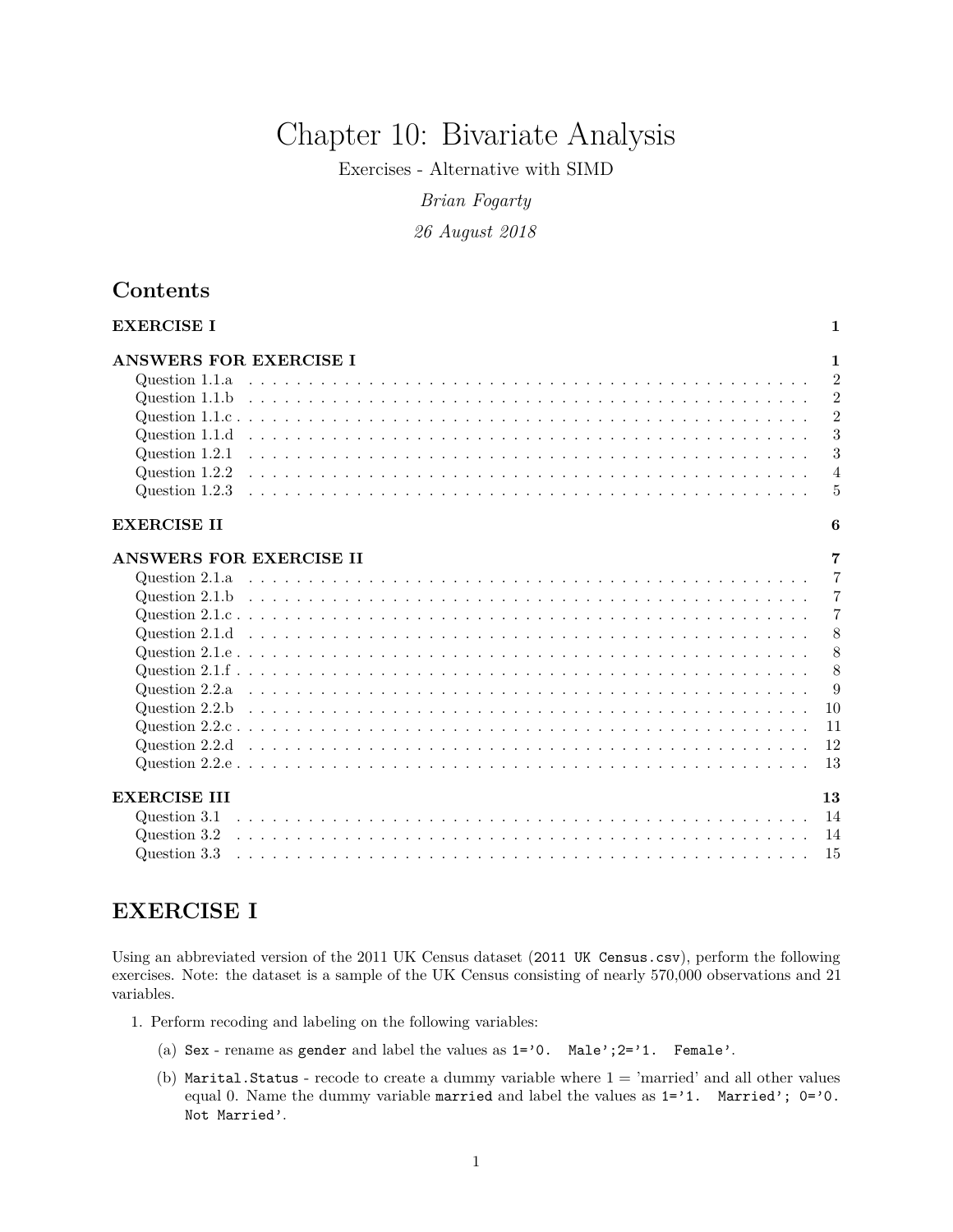- (c) Ethnic.Group recode to create a dummy variable where  $1 = 'white'$  and all other values equal 0; also get rid of any missing values and non-responses. Name the dummy variable white and label the values as  $1='1$ . White';  $0='0$ . Not White'.
- (d) Approximated.Social.Grade rename as class, get rid of any missing values and non-responses, and label the values as  $1='1$ . AB'; $2='2$ . C1'; $3='3$ . C2'; $4='4$ . DE'. The letters refer to the respondents approximated social class where AB is the highest class.
- 2. Using crosstabs, perform Chi-Square analysis with an appropriate measure of association between the outcome variable class and the other three recoded variables from the previous question. Discuss whether the relationships are statistically significant, interpret the measure of association, and include a plain language discussion.

## <span id="page-1-0"></span>**ANSWERS FOR EXERCISE I**

```
setwd("C:/QSSD/Exercises/Chapter 10 - Exercises")
getwd()
[1] "C:/QSSD/Exercises/Chapter 10 - Exercises"
census <- read.csv("2011 UK Census.csv", na="NA")
```

```
[1] "Person.ID" "Region"
[3] "Residence.Type" "Family.Composition"
[5] "Population.Base" "Sex"
[7] "Age" "Marital.Status" [9] "Student" [9] "Student" \blacksquare[9] "Student" (11) "Country.of.Birth"<br>[11] "Health" (2000) "Ethnic.Group"
                               "Ethnic.Group"
[13] "Religion" "Economic.Activity"
[15] "Occupation" "Industry"
[17] "Hours.worked.per.week" "Approximated.Social.Grade"
```
## <span id="page-1-1"></span>**Question 1.1.a**

**names**(census)

Gender

**table**(census**\$**Sex)

1 2 280569 289172 **library**(car)

Loading required package: carData

```
census$gender <- recode(census$Sex, "1='0. Male';2='1. Female'")
table(census$gender)
```
0. Male 1. Female 280569 289172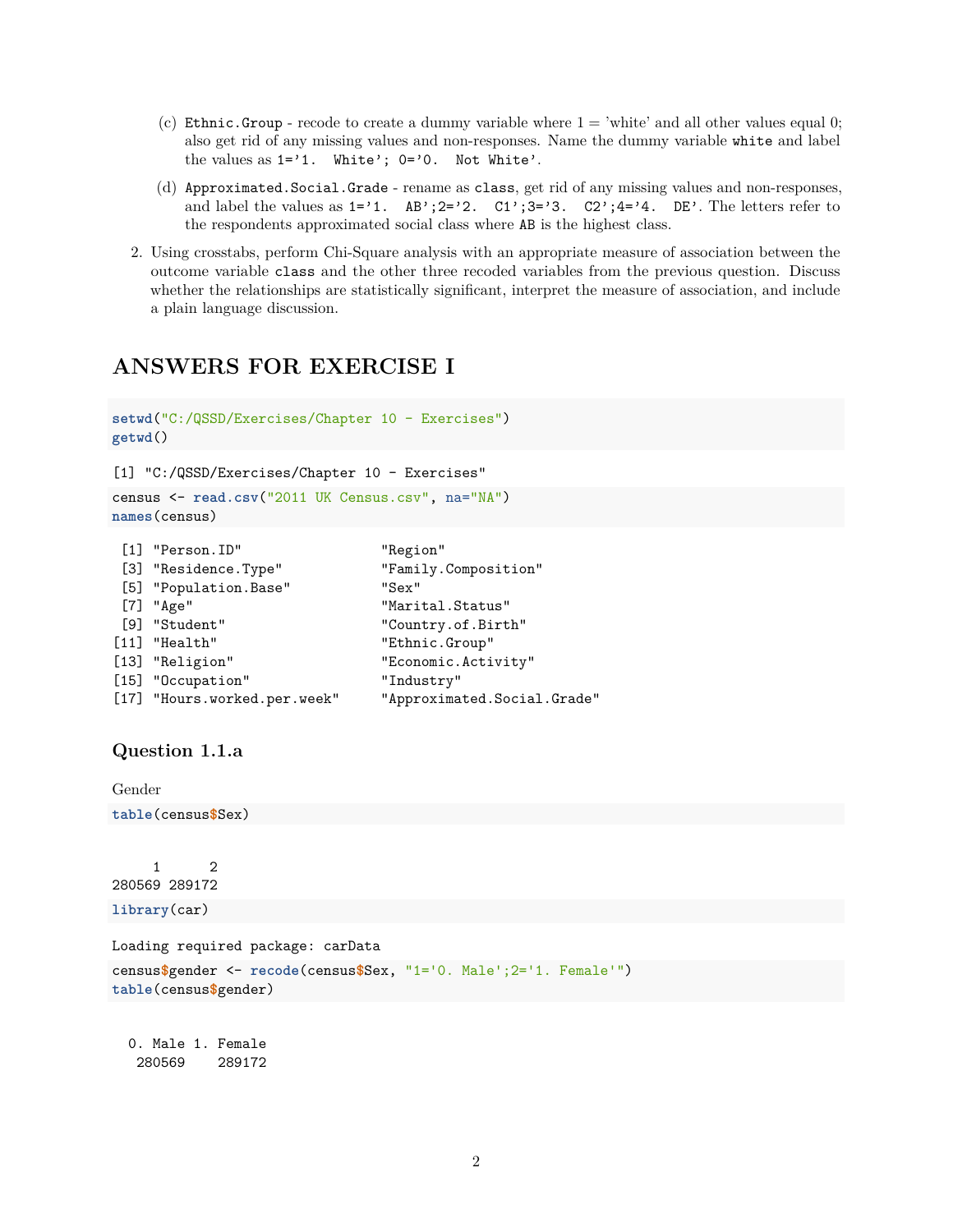## <span id="page-2-0"></span>**Question 1.1.b**

Married Dummy

**table**(census**\$**Marital.Status)

1 2 3 4 5 270999 214180 11951 40713 31898 census**\$**married <- **recode**(census**\$**Marital.Status, "1='0. Not Married';2='1. Married'; 3:5='0. Not Married'") **table**(census**\$**married)

0. Not Married 1. Married 355561 214180

## <span id="page-2-1"></span>**Question 1.1.c**

White Dummy

**table**(census**\$**Ethnic.Group)

-9 1 2 3 4 5 6804 483477 12209 42712 18786 5753 census**\$**white <- **recode**(census**\$**Ethnic.Group, "1='1. White';2:5='0. Not White';  $-9=NA''$ ) **table**(census**\$**white)

0. Not White 1. White 79460 483477

## <span id="page-2-2"></span>**Question 1.1.d**

Social Grade **table**(census**\$**Approximated.Social.Grade)

-9 1 2 3 4 124103 82320 159642 79936 123740 census**\$**class <- **recode**(census**\$**Approximated.Social.Grade, "1='1. AB';2='2. C1';3='3. C2'; 4='4. DE';-9=NA") **table**(census**\$**class)

1. AB 2. C1 3. C2 4. DE 82320 159642 79936 123740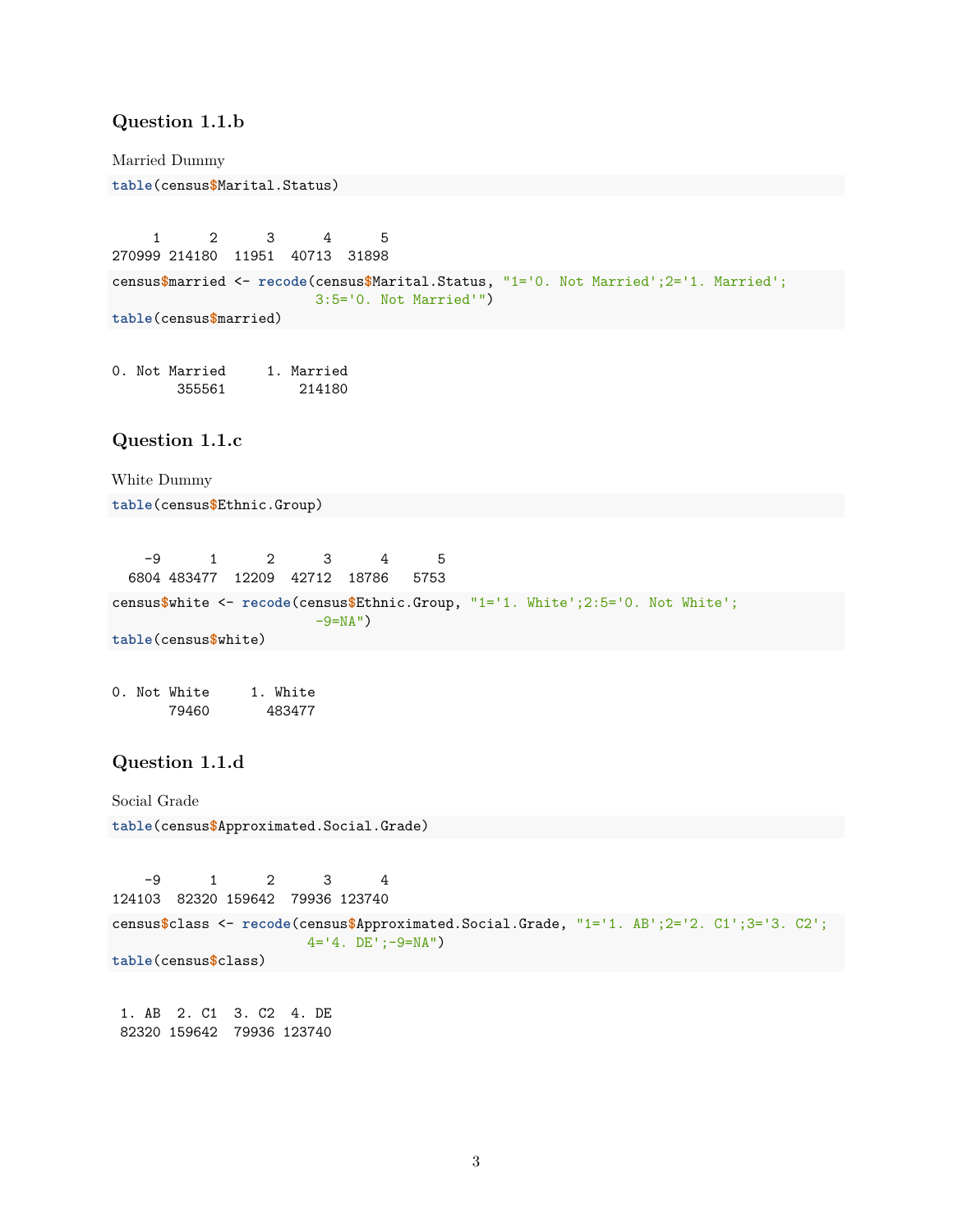## <span id="page-3-0"></span>**Question 1.2.1**

**Class and Gender**. Since gender is a nominal-level variable we need to use Cramer's V for our measure of association.

```
library(descr)
CrossTable(census$class, census$gender, prop.c=TRUE,
           prop.t=FALSE, prop.r=FALSE, prop.chisq = FALSE,
           total.r=FALSE, total.c=FALSE, chisq=TRUE)
```
Cell Contents

|               | ___________<br>N<br>N / Col Total  <br>------------------- |                |
|---------------|------------------------------------------------------------|----------------|
| census\$class | census\$gender<br>0. Male 1. Female                        |                |
| 1.AB          | 44240<br>0.204                                             | 38080<br>0.167 |
| 2. C1         | 67435<br>0.311                                             | 92207<br>0.403 |
|               |                                                            |                |

3. C2 51181 28755 0.236 0.126 ----------------------------------- 4. DE 54262 69478 0.250 0.304 ===================================

Statistics for All Table Factors

Pearson's Chi-squared test

------------------------------------------------------------

 $Chi^2 = 12183.8$  d.f. = 3 p <2e-16

**library**(DescTools)

Attaching package: 'DescTools'

The following object is masked from 'package:car':

Recode

**CramerV**(census**\$**gender,census**\$**class)

#### [1] 0.1653485

Since the *p*-value is below .05, we conclude there is a statistically significant relationship between gender and class. The Cramer's V value is .165 indicating a weak relationship between gender and class. Combining the Chi-Squared test and Cramer's V, we can now say *there is a weak, but statistically significant relationship between individuals' gender and social class*. For a plain language discussion, we may say *there is a higher percentage of men (20.4%) than women (16.7%) who are at the highest social class. At the other extreme,*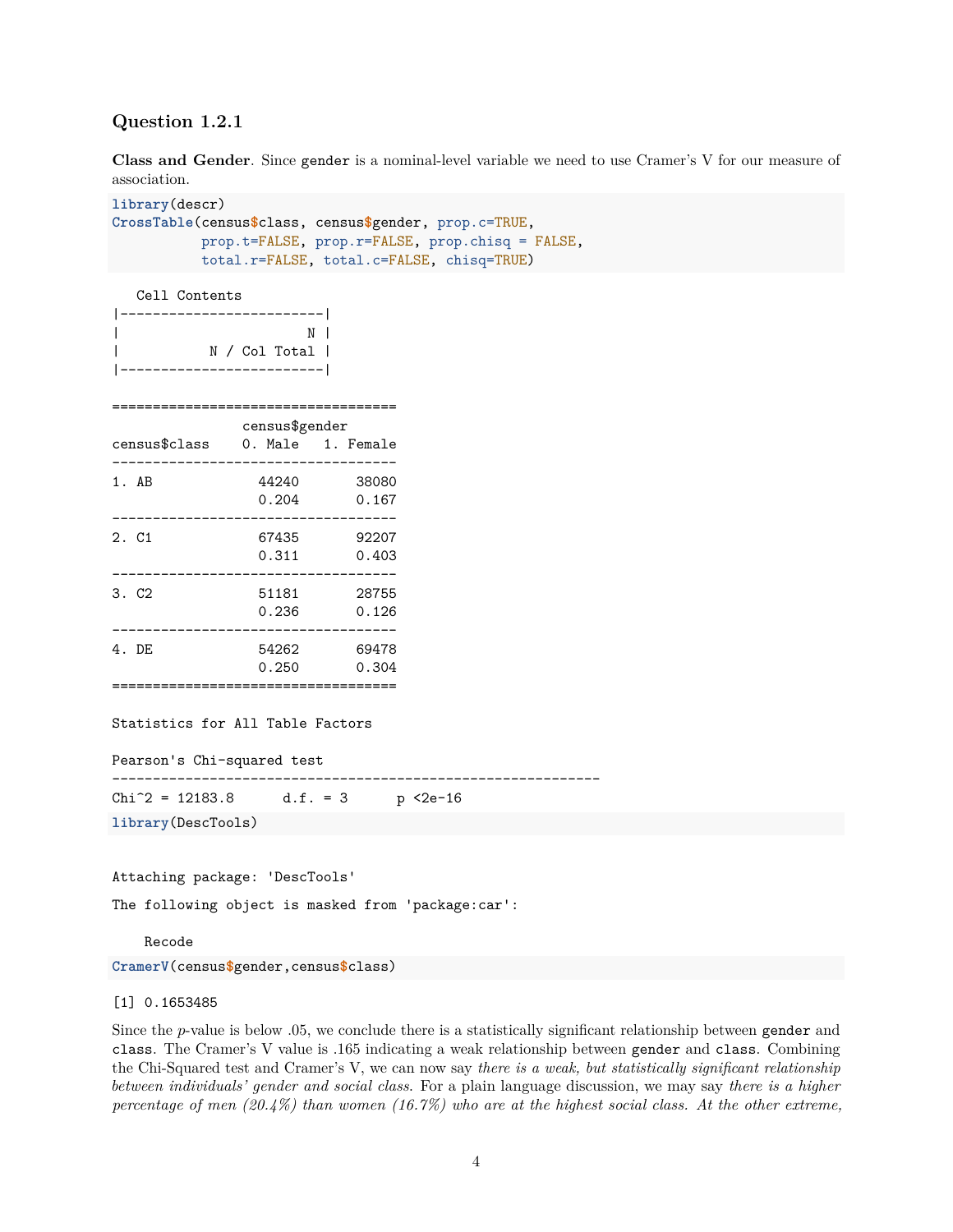*there is a higher percentage of women (30.4%) than men (25%) who are at the lowest social class. But, a large plurality of women make up the higher middle class (C1) relative to men*.

#### <span id="page-4-0"></span>**Question 1.2.2**

**Class and Married**. Since married is a nominal-level variable we need to use Cramer's V for our measure of association.

**CrossTable**(census**\$**class, census**\$**married, prop.c=TRUE, prop.t=FALSE, prop.r=FALSE, prop.chisq = FALSE, total.r=FALSE, total.c=FALSE, chisq=TRUE)

Cell Contents

| ------------------------- <br>$\overline{\phantom{a}}$         | N               |               |  |
|----------------------------------------------------------------|-----------------|---------------|--|
| census\$class 0. Not Married 1. Married                        | census\$married |               |  |
| 1.AB                                                           |                 | 32229 50091   |  |
| ------------------------------------                           |                 | 0.138 0.235   |  |
| 2. C1                                                          |                 | 92921 66721   |  |
|                                                                |                 | 0.399 0.313   |  |
| 3. C <sub>2</sub>                                              |                 | 36439 43497   |  |
| ------------------------------------                           |                 | $0.157$ 0.204 |  |
| 4. DE                                                          |                 | 71210 52530   |  |
|                                                                |                 | $0.306$ 0.247 |  |
| Statistics for All Table Factors<br>Pearson's Chi-squared test |                 |               |  |
| Chi <sup>2</sup> = 10746.32 d.f. = 3 p <2e-16                  |                 |               |  |
| CramerV(census\$married,census\$class)                         |                 |               |  |

#### [1] 0.1552883

Since the *p*-value is below .05, we conclude there is a statistically significant relationship between married and class. The Cramer's V value is .165 indicating a weak relationship between married and class. Combining the Chi-Squared test and Cramer's V, we can say *there is a weak, but statistically significant relationship between individuals' marital status and social class*. For a plain language discussion, we may say *there is a higher percentage of married (23.5%) than unmarried individuals (13.8%) who are at the highest social class. At the other extreme, there is a higher percentage of unmarried (30.6%) than unmarried individuals (24.7%) who are at the lowest social class. The middle classes have somewhat similar percentages of married and unmarried individuals*.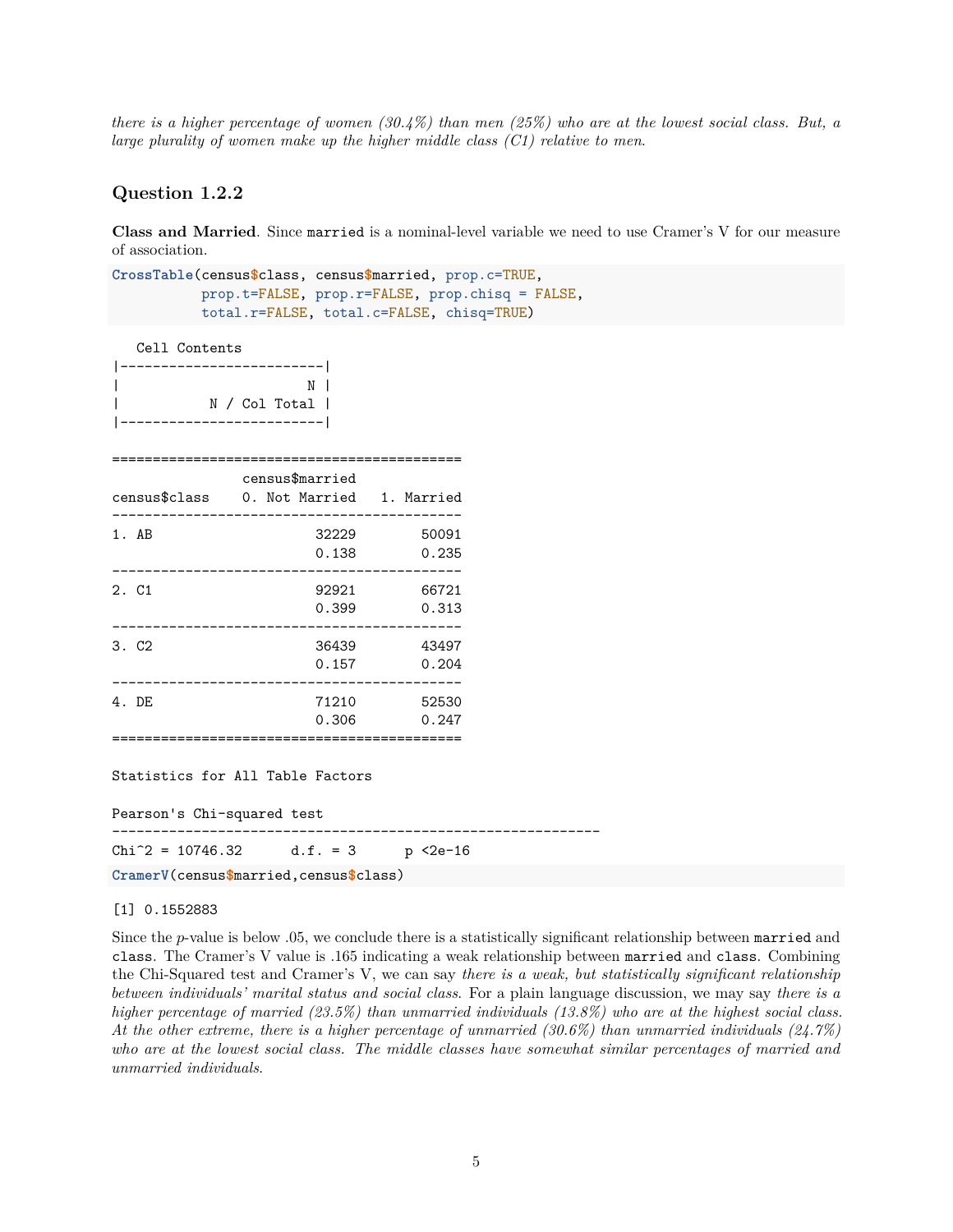## <span id="page-5-0"></span>**Question 1.2.3**

| N | | N / Col Total |

**Class and White**. Since white is a nominal-level variable we need to use Cramer's V for our measure of association.

**CrossTable**(census**\$**class, census**\$**white, prop.c=TRUE, prop.t=FALSE, prop.r=FALSE, prop.chisq = FALSE, total.r=FALSE, total.c=FALSE, chisq=TRUE) Cell Contents |-------------------------|

|                   | _____________________ |          |
|-------------------|-----------------------|----------|
|                   | census\$white         |          |
| census\$class     | 0. Not White          | 1. White |
| 1.AB              | 9862                  | 72458    |
|                   | 0.180                 | 0.185    |
| 2. C1             | 22012                 | 137630   |
|                   | 0.402                 | 0.352    |
| 3. C <sub>2</sub> | 6640                  | 73296    |
|                   | 0.121                 | 0.187    |
| 4. DE             | 16196                 | 107544   |
|                   | 0.296                 | 0.275    |
|                   |                       |          |

Statistics for All Table Factors

Pearson's Chi-squared test

------------------------------------------------------------

 $Chi^2 = 1591.084$  d.f. = 3 p <2e-16

**CramerV**(census**\$**white,census**\$**class)

#### [1] 0.05975241

Since the *p*-value is below .05, we conclude there is a statistically significant relationship between white and class. The Cramer's V value is .060 indicating a very weak relationship between white and class. Combining the Chi-Squared test and Cramer's V, we can say *there is a very weak, but statistically significant relationship between race and social class*. For a plain language discussion, we may say *there are only small differences between whites and non-whites across the classes with a slightly higher percentage of whites who are at the highest social class and a slightly higher percentage of non-whites who are the lowest social class*. You may be surprised that the relationship is significant given the small number of differences across the classes for race. This is because our N is so large that we are more likely to find statistical significance, but the weakness of the relationship indicates that we do not have substantive significance.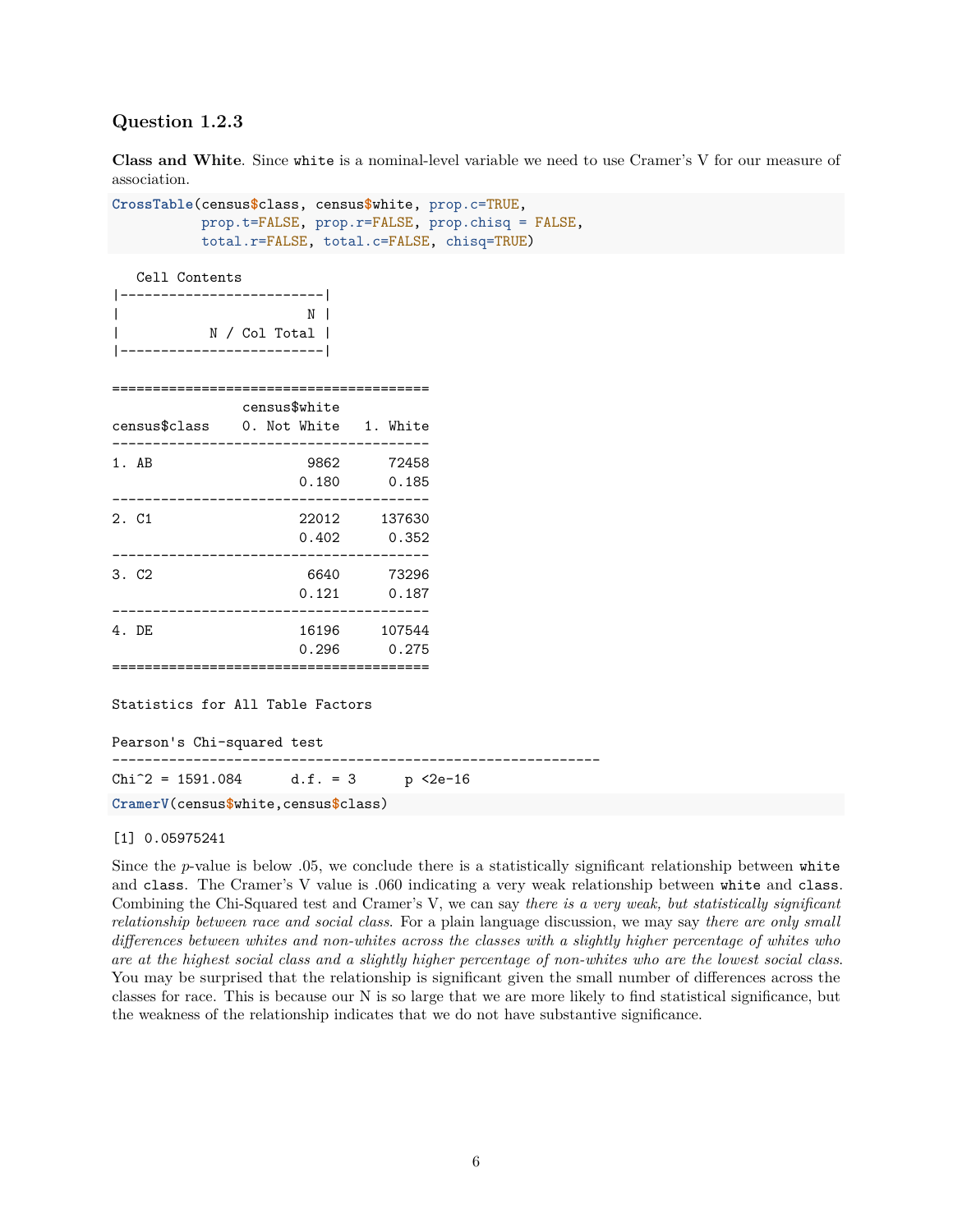## <span id="page-6-0"></span>**EXERCISE II**

Using an abbreviated version of 2015 UK Millennium Cohort survey dataset (mcs.dta), perform the following exercises. Note: the survey was carried out in 2015 to 14 year-old pupils in the UK. The dataset consists of nearly 12,000 observations and 52 variables. You need to use the haven package to read-in the data.

- 1. Perform recoding and labeling on the variables below. Note: for all the variables, you need to first convert them to factors using the as.factor() function. (This is the same as Exercise I from Chapter 5).
	- (a) mths rename as maths and label the values as  $1='1$ . Strongly Disagree';  $2='2$ . Disagree';3='3. Agree';4='4. Strongly Agree'. This variable includes pupils' responses to whether they were good at mathematics.
	- (b) scien rename as science and label the values as 1='1. Strongly Disagree';2='2. Disagree';3='3. Agree';4='4. Strongly Agree'. This variable includes pupils' responses to whether they were good at science.
	- (c) sex rename as gender and label the values as  $0='0$ . Female'; $1='1$ . Male'.
	- (d) best rename as bestsch and label the values as  $1='1$ . Never';  $2='2$ . Sometimes';  $3='3$ . Most Times';  $4 = 4$ . Always'. This variable includes pupils' responses to how often they do their best at school.
	- (e) games rename as vidgames and label the values as  $1='1$ . Never';  $2='2$ . Less Half Hr';3='3. Half Hr to Hr';4='4.  $1-2$  Hrs'; 5='5.  $2-3$  Hrs';6='6.  $3-5$  Hrs';7='7. 5-7 Hrs'; 8='8. More 7 Hrs'. This variable includes pupils' responses for many hours per weekday do they play video games.
	- (f) sibl $f$ l rename as siblings and recode to create a dummy variable which equals 0 if the pupil has no siblings and equals 1 if the pupil has 1 or more siblings -  $0='0$ . No Siblings';1:10='1. Siblings'.
- 2. Using crosstabs, perform Chi-Square analysis with an appropriate measure of association between the outcome variable maths and the other five recoded variables from the previous question. Discuss whether the relationships are statistically significant, interpret the measure of association, and include a plain language discussion.

## <span id="page-6-1"></span>**ANSWERS FOR EXERCISE II**

Read-in 2015 Millennium Cohort Study data.

**library**(haven) mcs <- **read\_dta**("mcs.dta")

## <span id="page-6-2"></span>**Question 2.1.a**

```
library(car)
mcs$mths <- as.factor(mcs$mths)
table(mcs$mths)
```
1 2 3 4 598 1827 5958 3118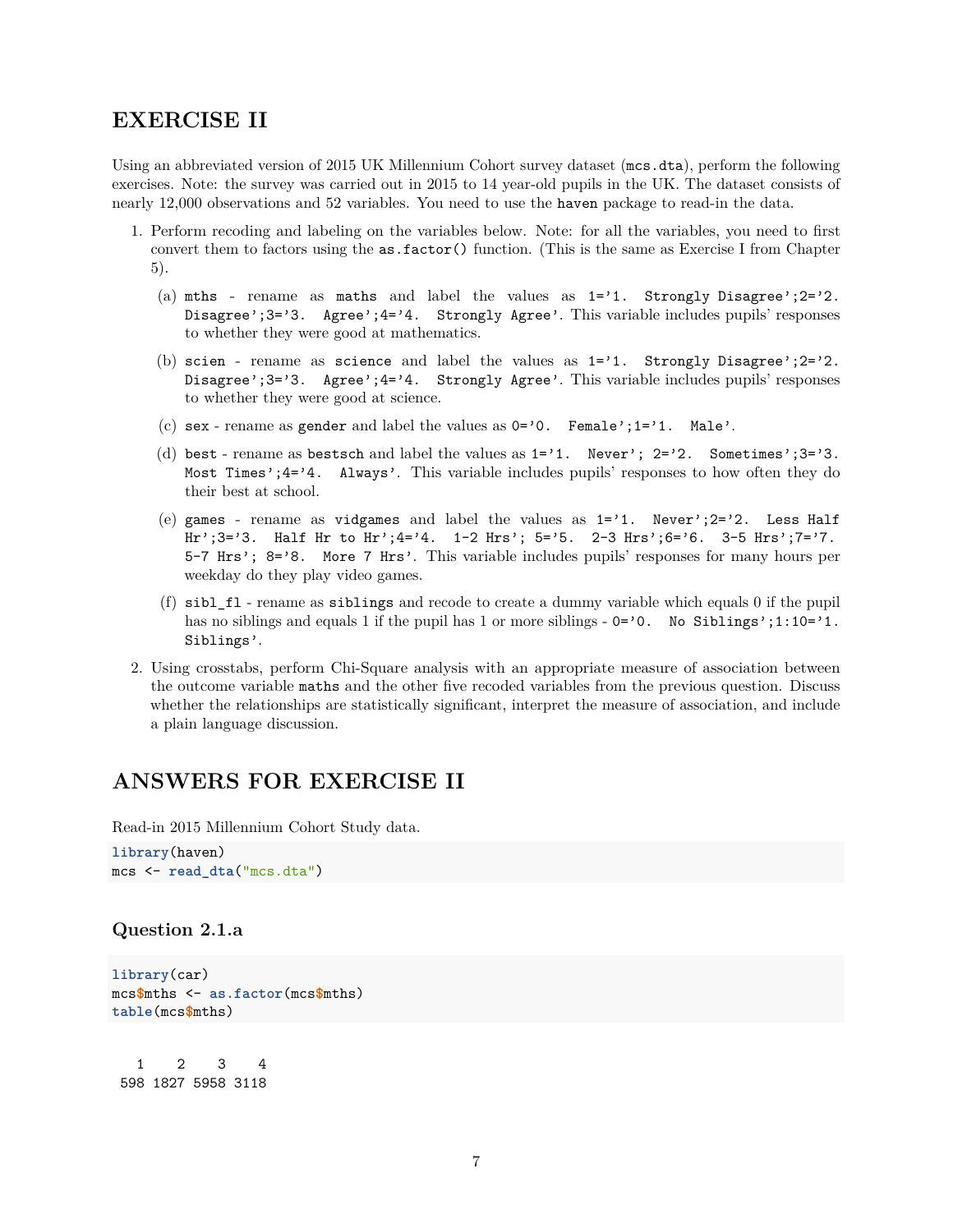|                           |  |                                             | mcs\$maths <- recode(mcs\$mths, "1='1. Strongly Disagree';2='2. Disagree'; |  |
|---------------------------|--|---------------------------------------------|----------------------------------------------------------------------------|--|
|                           |  | $3=13$ . Agree'; $4=14$ . Strongly Agree'") |                                                                            |  |
| $table(mcs\text{Smaths})$ |  |                                             |                                                                            |  |
|                           |  |                                             |                                                                            |  |

| 1. Strongly Disagree | 2. Disagree | 3. Agree |
|----------------------|-------------|----------|
| 598                  | 1827        | 5958     |
| 4. Strongly Agree    |             |          |
| 3118                 |             |          |

## <span id="page-7-0"></span>**Question 2.1.b**

```
mcs$scien <- as.factor(mcs$scien)
table(mcs$scien)
  1 2 3 4
500 1993 6166 2834
mcs$science <- recode(mcs$scien, "1='1. Strongly Disagree';2='2. Disagree';
                  3='3. Agree';4='4. Strongly Agree'")
table(mcs$science)
```

| 1. Strongly Disagree      | 2. Disagree | 3. Agree |
|---------------------------|-------------|----------|
| 500                       | 1993        | 6166     |
| 4. Strongly Agree<br>2834 |             |          |

## <span id="page-7-1"></span>**Question 2.1.c**

```
mcs$sex <- as.factor(mcs$sex)
table(mcs$sex)
  0 1
5926 5946
mcs$gender <- recode(mcs$sex, "0='0. Female';1='1. Male'")
table(mcs$gender)
```

```
0. Female 1. Male
   5926 5946
```
## <span id="page-7-2"></span>**Question 2.1.d**

```
mcs$best <- as.factor(mcs$best)
table(mcs$best)
```
1 2 3 4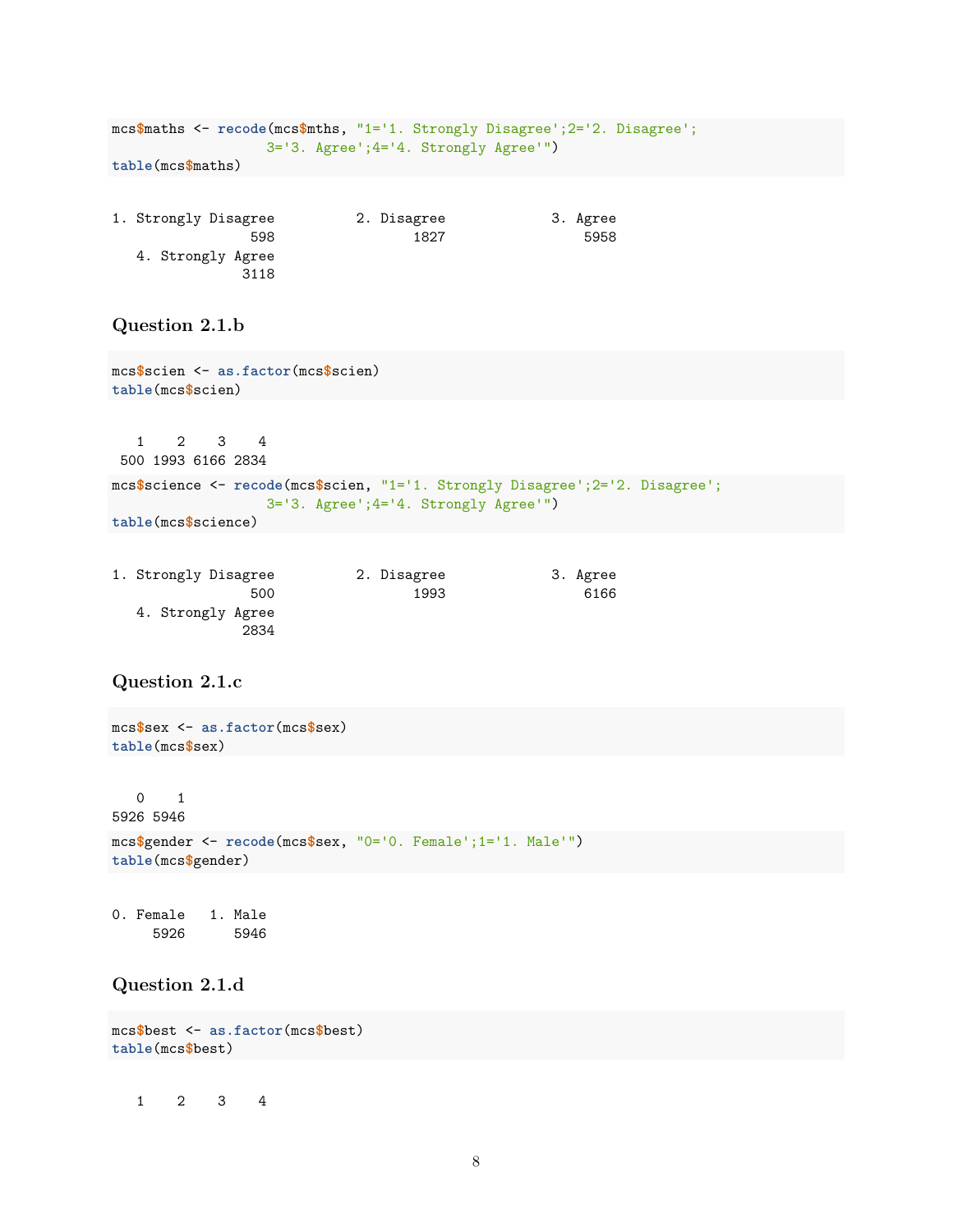```
35 1058 6469 3937
mcs$bestsch <- recode(mcs$best, "1='1. Never';2='2. Sometimes';
                   3='3. Most Times';4='4. Always'")
table(mcs$bestsch)
```

|     | 1. Never 2. Sometimes 3. Most Times |  |      | 4. Always |
|-----|-------------------------------------|--|------|-----------|
| -35 | 1058                                |  | 6469 | 3937      |

## <span id="page-8-0"></span>**Question 2.1.e**

```
mcs$games <- as.factor(mcs$games)
table(mcs$games)
```
1 2 3 4 5 6 7 8 2160 1565 1343 1751 1583 1478 770 862 mcs**\$**vidgames <- **recode**(mcs**\$**games, "1='1. Never';2='2. Less Half Hr';3='3. Half Hr to Hr'; 4='4. 1-2 Hrs'; 5='5. 2-3 Hrs';6='6. 3-5 Hrs';7='7. 5-7 Hrs'; 8='8. More 7 Hrs'") **table**(mcs**\$**vidgames)

|               | 1. Never 2. Less Half Hr 3. Half Hr to Hr |      | 4. $1-2$ Hrs                 |
|---------------|-------------------------------------------|------|------------------------------|
| 2160          | - 1565                                    | 1343 | 1751                         |
| $5.2 - 3$ Hrs | 6. 3-5 Hrs                                |      | 7. 5-7 Hrs     8. More 7 Hrs |
| 1583          | 1478                                      | 770  | 862                          |

## <span id="page-8-1"></span>**Question 2.1.f**

```
table(mcs$sibl_fl)
  0 1 2 3 4 5 6 7 8 9 10
1678 5203 2990 1322 417 178 50 21 10 2 1
mcs$siblings <- recode(mcs$sibl_fl, "0='0. No Siblings';1:10='1. Siblings'")
table(mcs$siblings)
```
0. No Siblings 1. Siblings 1678 10194

## <span id="page-8-2"></span>**Question 2.2.a**

**Maths and Science**. Since science is an ordinal-level variable with the same number of values as maths, we will use Kendall's Tau-B for our measure of association.

```
library(descr)
CrossTable(mcs$maths, mcs$science, prop.c=TRUE,
           prop.t=FALSE, prop.r=FALSE, prop.chisq = FALSE,
           total.r=FALSE, total.c=FALSE, chisq=TRUE)
```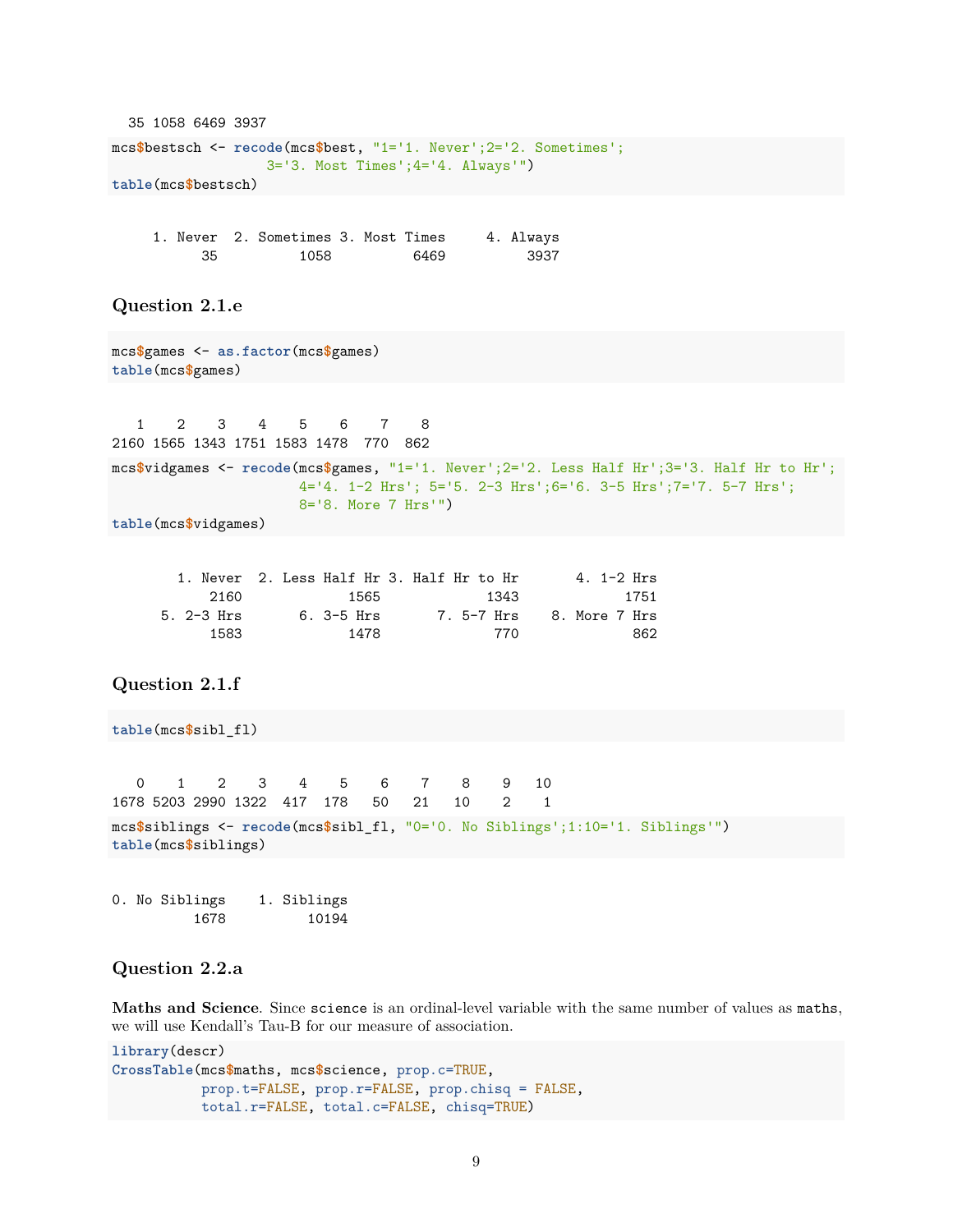|  | Cell Contents |  |               |  |
|--|---------------|--|---------------|--|
|  | ------        |  |               |  |
|  |               |  | N             |  |
|  |               |  | N / Col Total |  |
|  |               |  |               |  |

|                | mcs\$science |       |       |                                                    |
|----------------|--------------|-------|-------|----------------------------------------------------|
| mcs\$maths     |              |       |       | 1. Strngly Dsg 2. Disagree 3. Agree 4. Strngly Agr |
| 1. Strngly Dsg | 230          | 144   | 189   | 33                                                 |
|                | 0.460        | 0.072 | 0.031 | 0.012                                              |
| 2. Disagree    | 97           | 628   | 915   | 187                                                |
|                | 0.194        | 0.315 | 0.148 | 0.066                                              |
| 3. Agree       | 145          | 1025  | 3782  | 999                                                |
|                | 0.290        | 0.515 | 0.614 | 0.353                                              |
| 4. Strngly Agr | 28           | 195   | 1278  | 1615                                               |
|                | 0.056        | 0.098 | 0.207 | 0.570                                              |

Pearson's Chi-squared test ------------------------------------------------------------  $Chi^2 = 3871.416$  d.f. = 9 p <2e-16 **library**(DescTools)

**KendallTauB**(mcs**\$**science,mcs**\$**maths)

#### [1] 0.3919121

Since the *p*-value is below .05, we conclude there is a statistically significant relationship between science and maths. The Kendall's Tau-B value is .392 indicating a positive moderate relationship between science and maths. Combining the Chi-Squared test and Kendall's Tau-B, we can say *there is a positive moderate statistically significant relationship between pupils' self-evaluation of their science and mathematics ability*. For a plain language discussion, we may say *pupils' self-evaluation of their science ability is moderately related to their self-evaluation of their mathematics ability. Pupils tended to give similar responses on their ability in science and maths, though not identical. For example, 46% of pupils who strongly disagreed they were good in science also responded they strongly disagreed they were good in maths. While 57% of pupils who strongly agreed they were good in science also responded they strongly agreed they were good in maths*.

#### <span id="page-9-0"></span>**Question 2.2.b**

**Maths and Gender**. Since gender is a nominal-level variable we need to use Cramer's V for our measure of association.

```
CrossTable(mcs$maths, mcs$gender, prop.c=TRUE,
           prop.t=FALSE, prop.r=FALSE, prop.chisq = FALSE,
           total.r=FALSE, total.c=FALSE, chisq=TRUE)
```
Cell Contents

|-------------------------|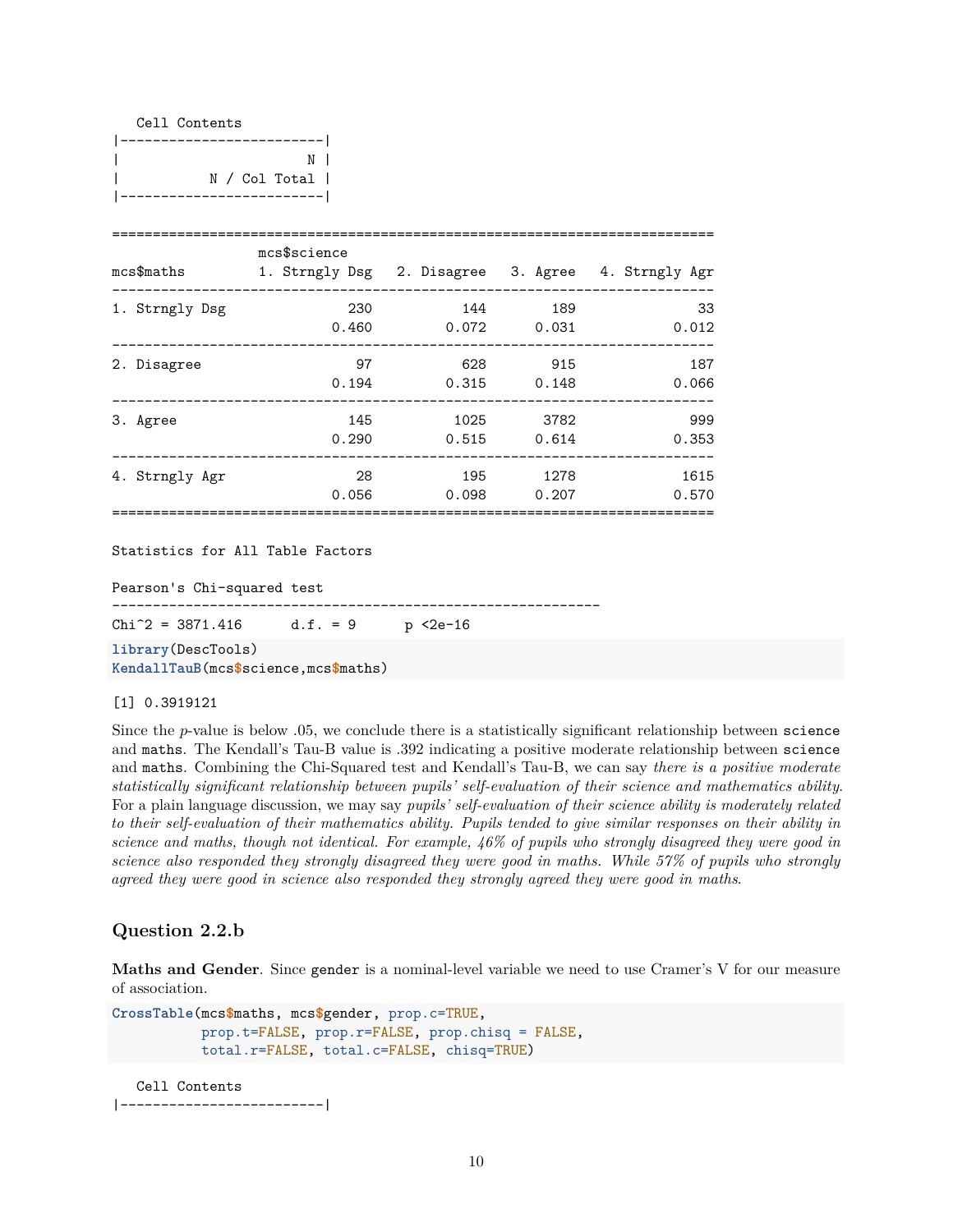| mcs\$maths           | mcs\$gender<br>0. Female<br>1. Male |
|----------------------|-------------------------------------|
|                      |                                     |
| 1. Strongly Disagree | 364<br>234                          |
|                      | 0.063<br>0.041                      |
| 2. Disagree          | 1104<br>723                         |
|                      | 0.126<br>0.191                      |
| 3. Agree             | 3012<br>2946                        |
|                      | 0.522<br>0.514                      |
| 4. Strongly Agree    | 1825<br>1293                        |
|                      | 0.224<br>0.319                      |
|                      |                                     |
|                      |                                     |

Pearson's Chi-squared test ------------------------------------------------------------  $Chi^2 = 199.0432$  d.f. = 3 p <2e-16 **CramerV**(mcs**\$**gender,mcs**\$**maths)

#### [1] 0.1315545

Since the *p*-value is below .05, we conclude there is a statistically significant relationship between gender and maths. The Cramer's V value is .132 indicating a weak relationship between gender and maths. Combining the Chi-Squared test and Cramer's V, we can now say *there is a weak, but statistically significant relationship between gender and pupils' self-evaluation of their mathematics ability*. For a plain language discussion, we may say *male pupils have a somewhat better self-evaluation of their mathematics ability compared to female pupils. The differences are not dramatic, but we find that 31.9% of male pupils strongly agreed they were good at maths, while only 22.4% of female pupils strongly agreed*.

## <span id="page-10-0"></span>**Question 2.2.c**

**Maths and Bestsch**. Since bestsch is an ordinal-level variable with a different number of values than maths, we will use Goodman and Kruskal's Gamma for our measure of association.

```
CrossTable(mcs$maths, mcs$bestsch, prop.c=TRUE,
           prop.t=FALSE, prop.r=FALSE, prop.chisq = FALSE,
           total.r=FALSE, total.c=FALSE, chisq=TRUE)
```
Warning in chisq.test(tab, correct = FALSE,  $\ldots$ ): Chi-squared approximation may be incorrect

Cell Contents

|-------------------------| | N | | N / Col Total | |-------------------------|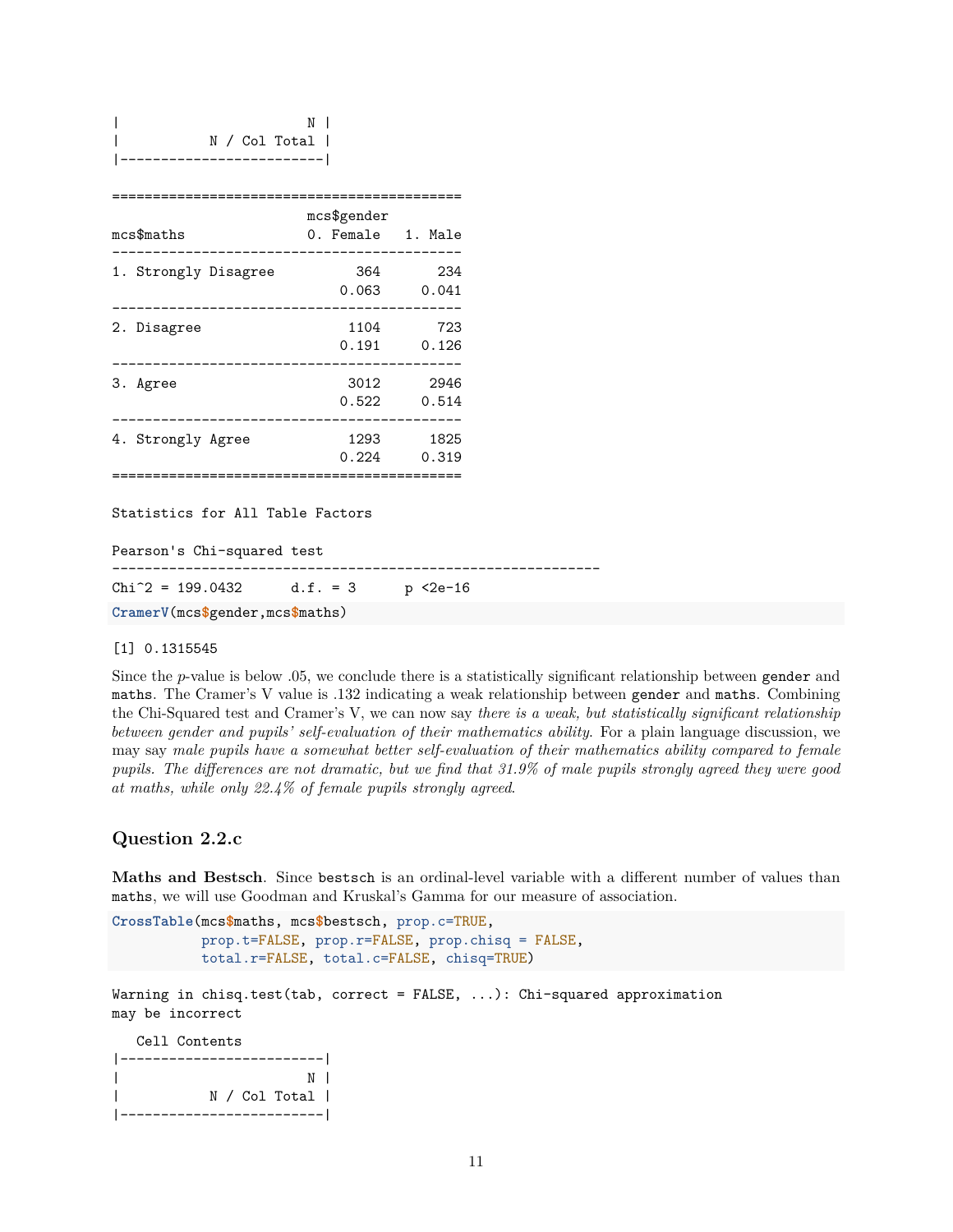|                                                                                 | mcs\$bestsch    |     |                                                          |  |  |  |  |
|---------------------------------------------------------------------------------|-----------------|-----|----------------------------------------------------------|--|--|--|--|
| mcs\$maths                                                                      |                 |     | 1. Never 2. Sometimes 3. Most Times 4. Always            |  |  |  |  |
| 1. Strongly Disagree 6 6 105                                                    |                 |     | 288 196                                                  |  |  |  |  |
|                                                                                 |                 |     | 0.176 0.100 0.045 0.050<br>----------------------------- |  |  |  |  |
| 2. Disagree                                                                     | $\overline{9}$  | 309 | 1085 424                                                 |  |  |  |  |
|                                                                                 |                 |     | $0.265$ 0.293 0.168 0.108                                |  |  |  |  |
| 3. Agree                                                                        | 12              | 494 | 3515 1928                                                |  |  |  |  |
|                                                                                 |                 |     | $0.353$ $0.469$ $0.544$ $0.490$                          |  |  |  |  |
| 4. Strongly Agree                                                               | $7\overline{7}$ | 145 | 1577 1386                                                |  |  |  |  |
|                                                                                 |                 |     | $0.206$ $0.138$ $0.244$ $0.352$                          |  |  |  |  |
|                                                                                 |                 |     |                                                          |  |  |  |  |
| Statistics for All Table Factors                                                |                 |     |                                                          |  |  |  |  |
| Pearson's Chi-squared test                                                      |                 |     |                                                          |  |  |  |  |
| Chi <sup>2</sup> = 457.5432 d.f. = 9 p <2e-16                                   |                 |     |                                                          |  |  |  |  |
| chisq.test( $mcs$ \$maths, $mcs$ \$bestsch, simulate.p.value = TRUE)            |                 |     |                                                          |  |  |  |  |
|                                                                                 |                 |     |                                                          |  |  |  |  |
| Pearson's Chi-squared test with simulated p-value (based on 2000<br>replicates) |                 |     |                                                          |  |  |  |  |

data: mcs\$maths and mcs\$bestsch X-squared = 457.54, df = NA, p-value = 0.0004998 **GoodmanKruskalGamma**(mcs**\$**bestsch,mcs**\$**maths)

[1] 0.2597167

In this instance, we need to use the chisq.test() function. Since the *p*-value is below .05, we conclude there is a statistically significant relationship between bestsch and maths. The Goodman and Kruskal's value is .260 indicating a positive weak relationship between bestsch and maths. Combining the Chi-Squared test and Goodman and Kruskal's Gamma, we can say *there is a positive weak statistically significant relationship between pupils' effort in school and self-evaluation of their mathematics ability*. For a plain language discussion, we may say *pupils' effort level in school is weakly related to their self-evaluation of their mathematics ability. As we might expect, pupils who responded they never or only sometimes give their best effort had the highest percentages of strongly disagree/disagree they were good in maths and vice-versa. However, only a few pupils responded they never give their best effort and thus the percentages might not be the most reliable for this group*.

## <span id="page-11-0"></span>**Question 2.2.d**

**Maths and Vidgames**. Since vidgames is an ordinal-level variable with a different number of values than maths, we will use Goodman and Kruskal's Gamma for our measure of association.

```
CrossTable(mcs$maths, mcs$vidgames, prop.c=TRUE,
           prop.t=FALSE, prop.r=FALSE, prop.chisq = FALSE,
           total.r=FALSE, total.c=FALSE, chisq=TRUE)
```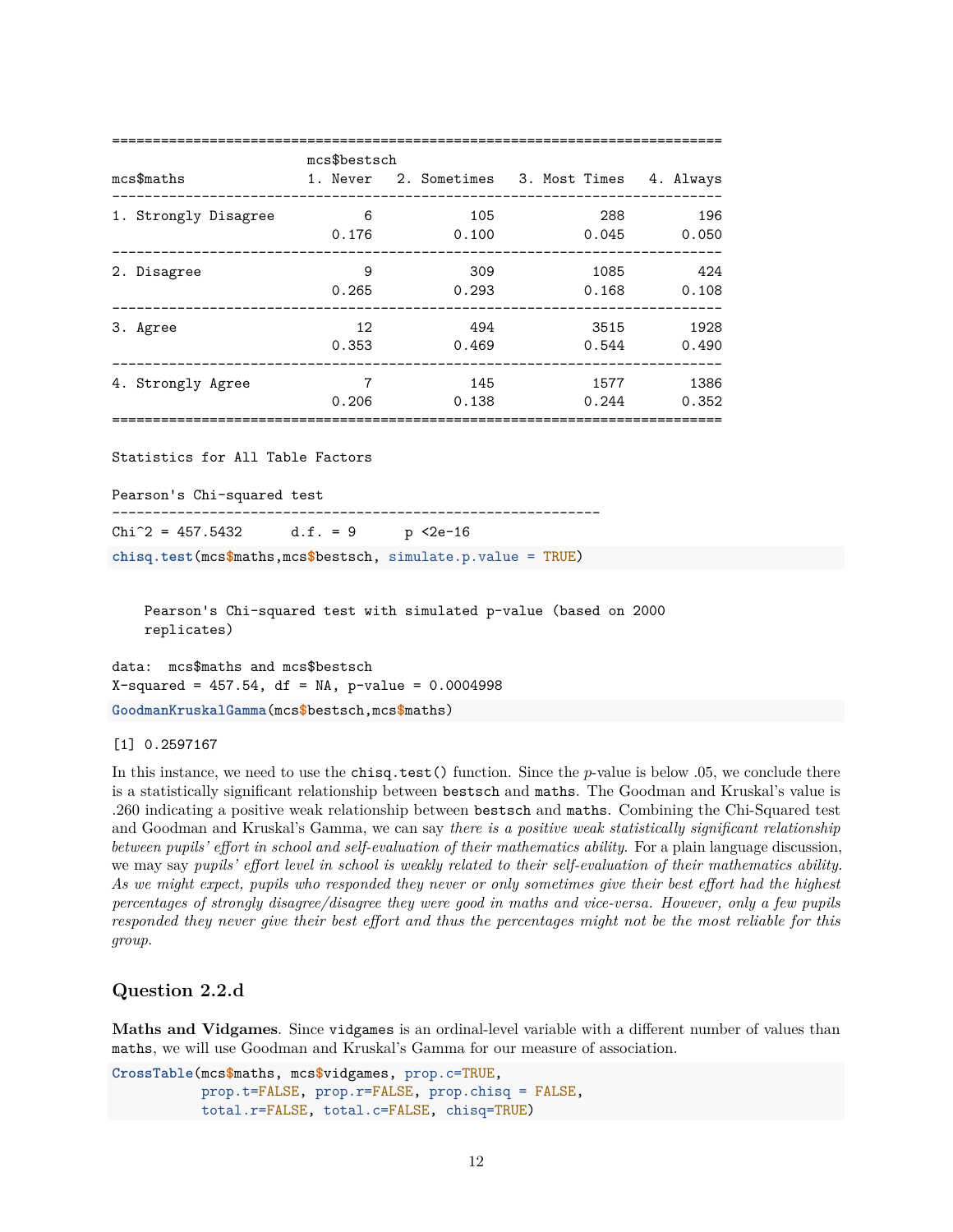| Cell Contents |                                                                                                          |                                                        |  |  |  |  |  |
|---------------|----------------------------------------------------------------------------------------------------------|--------------------------------------------------------|--|--|--|--|--|
|               | ------------------------- <br>  N / Col Total  <br> -------------------------                            | $N \mid$                                               |  |  |  |  |  |
|               | mcs\$vidgames<br>mcs\$m  1. Nv  2. L  3. H  4. 1  5. 2  6. 3  7. 5  8. M                                 |                                                        |  |  |  |  |  |
|               | 1. S 123 85 56 91 80 68 40 54<br>$0.057$ $0.054$ $0.042$ $0.052$ $0.051$ $0.046$ $0.052$ $0.063$         |                                                        |  |  |  |  |  |
|               | 2. Ds 377 265 193 269 243 202 137 139<br>$0.175$ $0.170$ $0.144$ $0.154$ $0.154$ $0.137$ $0.178$ $0.161$ |                                                        |  |  |  |  |  |
|               | 3. Ag 1085 794 738 934 807 798 363 435                                                                   | 0.504  0.508  0.550  0.534  0.511  0.541  0.473  0.505 |  |  |  |  |  |
|               | 4. S 569 419 354 455 449 408 228 233                                                                     | 0.264 0.268 0.264 0.260 0.284 0.276 0.297 0.271        |  |  |  |  |  |
|               |                                                                                                          |                                                        |  |  |  |  |  |

Pearson's Chi-squared test

------------------------------------------------------------

Chi<sup> $2$ </sup> = 34.53909 d.f. = 21 p = 0.0317

**GoodmanKruskalGamma**(mcs**\$**vidgames,mcs**\$**maths)

[1] 0.020809

Since the *p*-value is below .05, we conclude there is a statistically significant relationship between vidgames and maths. The Goodman and Kruskal's value is .021 indicating a positive very weak relationship between vidgames and maths. Combining the Chi-Squared test and Goodman and Kruskal's Gamma, we can say *there is a positive very weak statistically significant relationship between the number of hours pupils play video games during week days and self-evaluation of their mathematics ability*. For a plain language discussion, we may say *pupils who play video games for more hours during week days tend to have very slightly higher self-evaluation of their maths ability*. This is another example where because our N is so large that we are more likely to find statistical significance, but the weakness of the relationship indicates that we do not have substantive significance.

## <span id="page-12-0"></span>**Question 2.2.e**

**Maths and Siblings**. Since siblings is a nominal-level variable we need to use Cramer's V for our measure of association.

```
CrossTable(mcs$maths, mcs$siblings, prop.c=TRUE,
           prop.t=FALSE, prop.r=FALSE, prop.chisq = FALSE,
           total.r=FALSE, total.c=FALSE, chisq=TRUE)
```

```
Cell Contents
|-------------------------|
```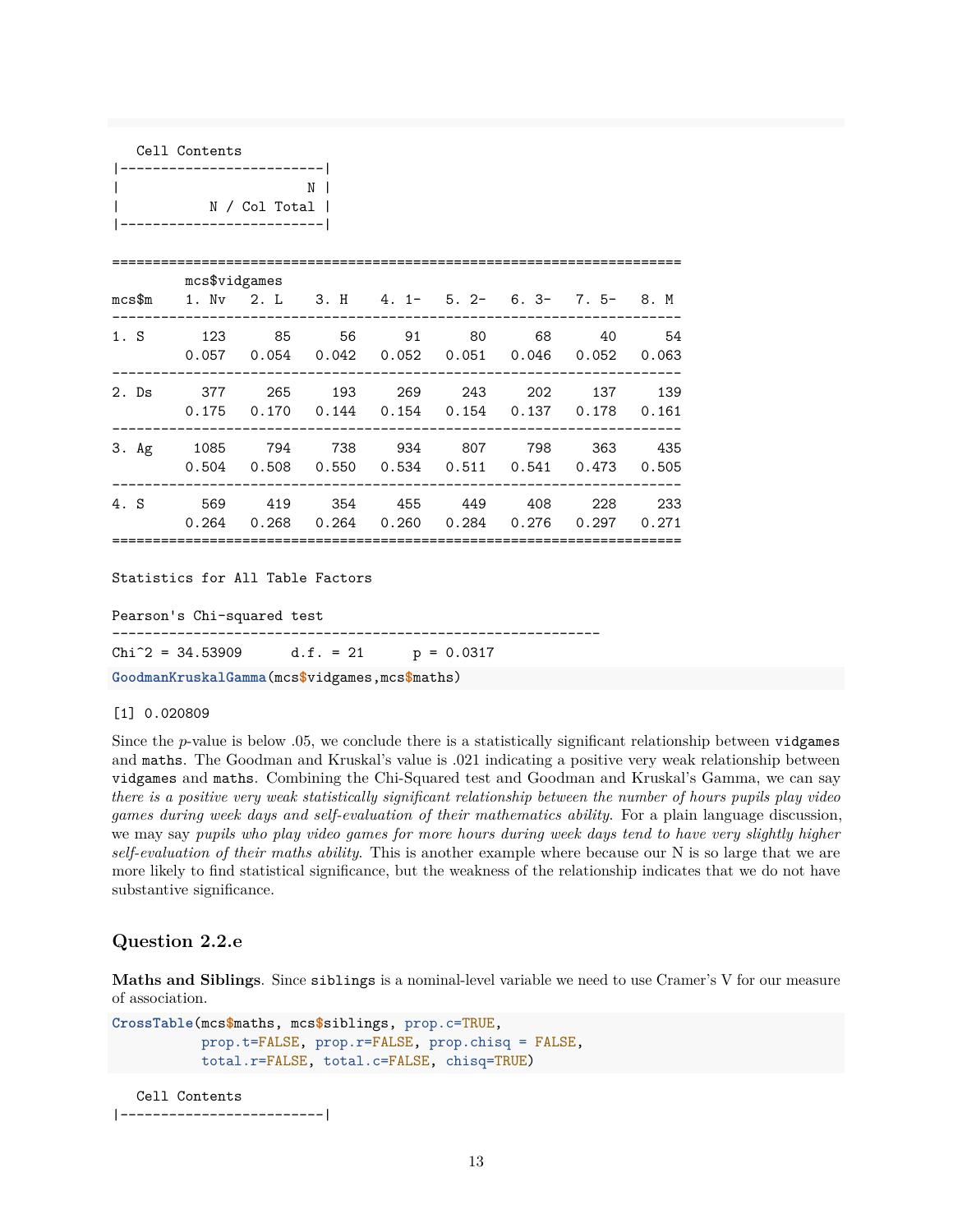| mcs\$maths           | mcs\$siblings<br>0. No Siblings | 1. Siblings   |  |  |  |
|----------------------|---------------------------------|---------------|--|--|--|
| 1. Strongly Disagree | 88<br>0.055                     | 510<br>0.052  |  |  |  |
| 2. Disagree          | 266<br>0.166                    | 1561<br>0.158 |  |  |  |
| Agree<br>З.          | 809<br>0.505                    | 5149<br>0.520 |  |  |  |
| 4. Strongly Agree    | 439<br>0.274                    | 2679<br>0.271 |  |  |  |
|                      |                                 |               |  |  |  |

Pearson's Chi-squared test ------------------------------------------------------------ Chi<sup> $2$ </sup> = 1.584153 d.f. = 3 p = 0.663 **CramerV**(mcs**\$**siblings,mcs**\$**maths)

#### [1] 0.01173629

Since the *p*-value is above .05, we conclude there is NOT a statistically significant relationship between siblings and maths.

## <span id="page-13-0"></span>**EXERCISE III**

Using the 2016 SIMD data (simd.csv), perform the following exercises.

- 1. Perform a correlation analysis between pct\_depress and pct\_school\_attend. Is the correlation statistically significant? If yes, interpret the correlation coefficient.
- 2. Perform a correlation analysis between pct\_depress and pct\_low\_bw. Is the correlation statistically significant? If yes, interpret the correlation coefficient.
- 3. Perform a correlation analysis between pct\_depress and pct\_no\_heating. Is the correlation statistically significant? If yes, interpret the correlation coefficient.

## <span id="page-13-1"></span>**Question 3.1**

```
simd \leftarrow read.csv<sup>("simd.csv")</sup>
cor.test(simd$pct_depress, simd$pct_school_attend)
```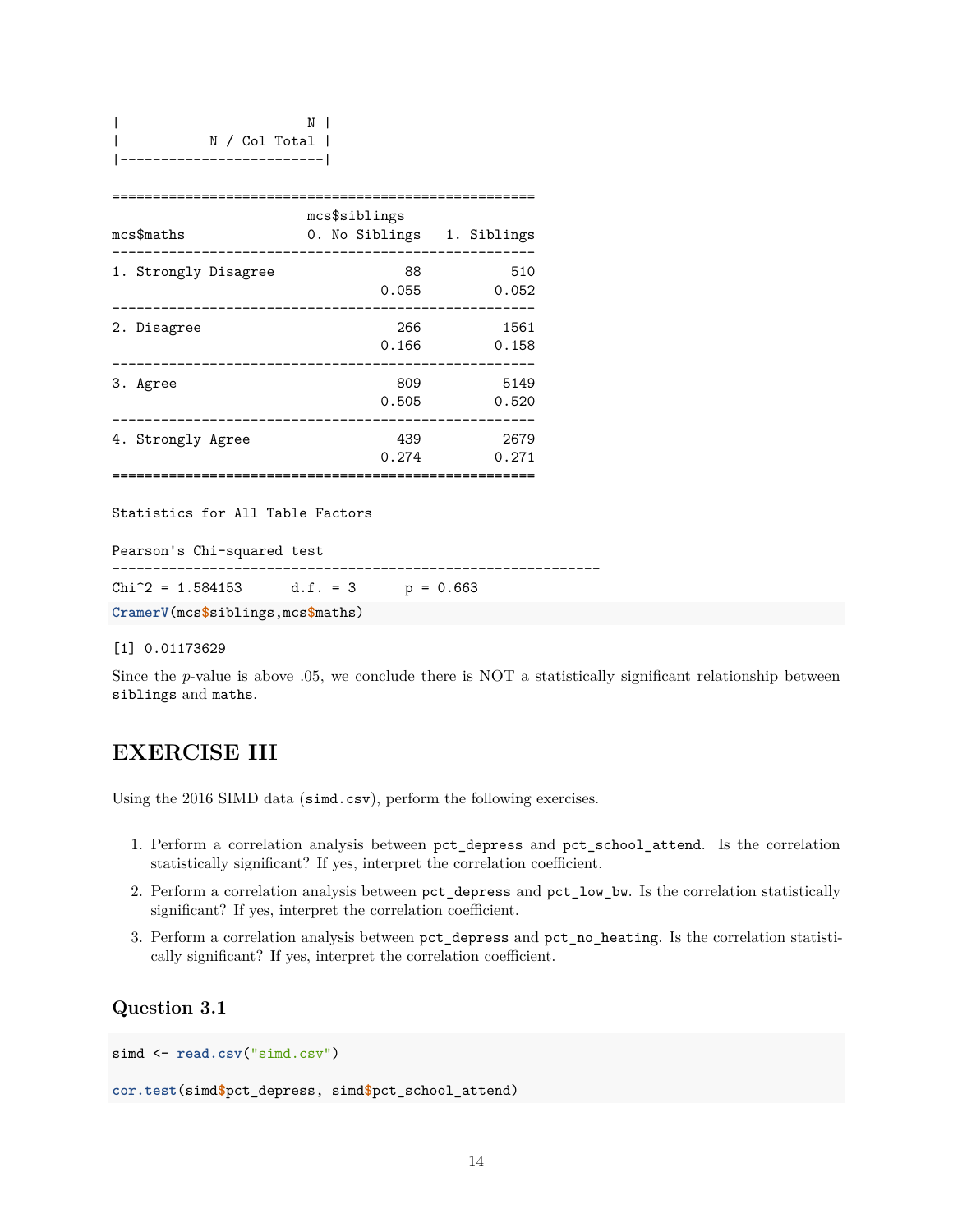```
Pearson's product-moment correlation
data: simd$pct_depress and simd$pct_school_attend
t = -59.269, df = 6972, p-value < 2.2e-16
alternative hypothesis: true correlation is not equal to 0
95 percent confidence interval:
 -0.5942211 -0.5630014sample estimates:
       cor
-0.5788233
```
Since, the *p*-value is below .05, we can reject the null and conclude that there is a *statistically significant correlation between datazones' school attendance and psychiatric prescriptions percentages*. We find a correlation of -.579, which indicates *a moderate negative relationship between the percentage of school attendance and the percentage of psychiatric prescriptions in Scottish datazones*.

## <span id="page-14-0"></span>**Question 3.2**

**cor.test**(simd**\$**pct\_depress, simd**\$**pct\_low\_bw)

Pearson's product-moment correlation

```
data: simd$pct_depress and simd$pct_low_bw
t = 19.511, df = 6971, p-value < 2.2e-16
alternative hypothesis: true correlation is not equal to 0
95 percent confidence interval:
0.2051775 0.2496922
sample estimates:
      cor
0.2275537
```
Since, the *p*-value is below .05, we can reject the null and conclude that there is a *statistically significant correlation between datazones' low birth weight and psychiatric prescriptions percentages*. We find a correlation of .228, which indicates *a weak positive relationship between the percentage of low birth weight and the percentage of psychiatric prescriptions in Scottish datazones*.

#### <span id="page-14-1"></span>**Question 3.3**

```
cor.test(simd$pct_depress, simd$pct_no_heating)
```
Pearson's product-moment correlation

```
data: simd$pct_depress and simd$pct_no_heating
t = -3.0617, df = 6972, p-value = 0.002209
alternative hypothesis: true correlation is not equal to 0
95 percent confidence interval:
 -0.06006239 -0.01318456
sample estimates:
        cor
-0.03664363
```